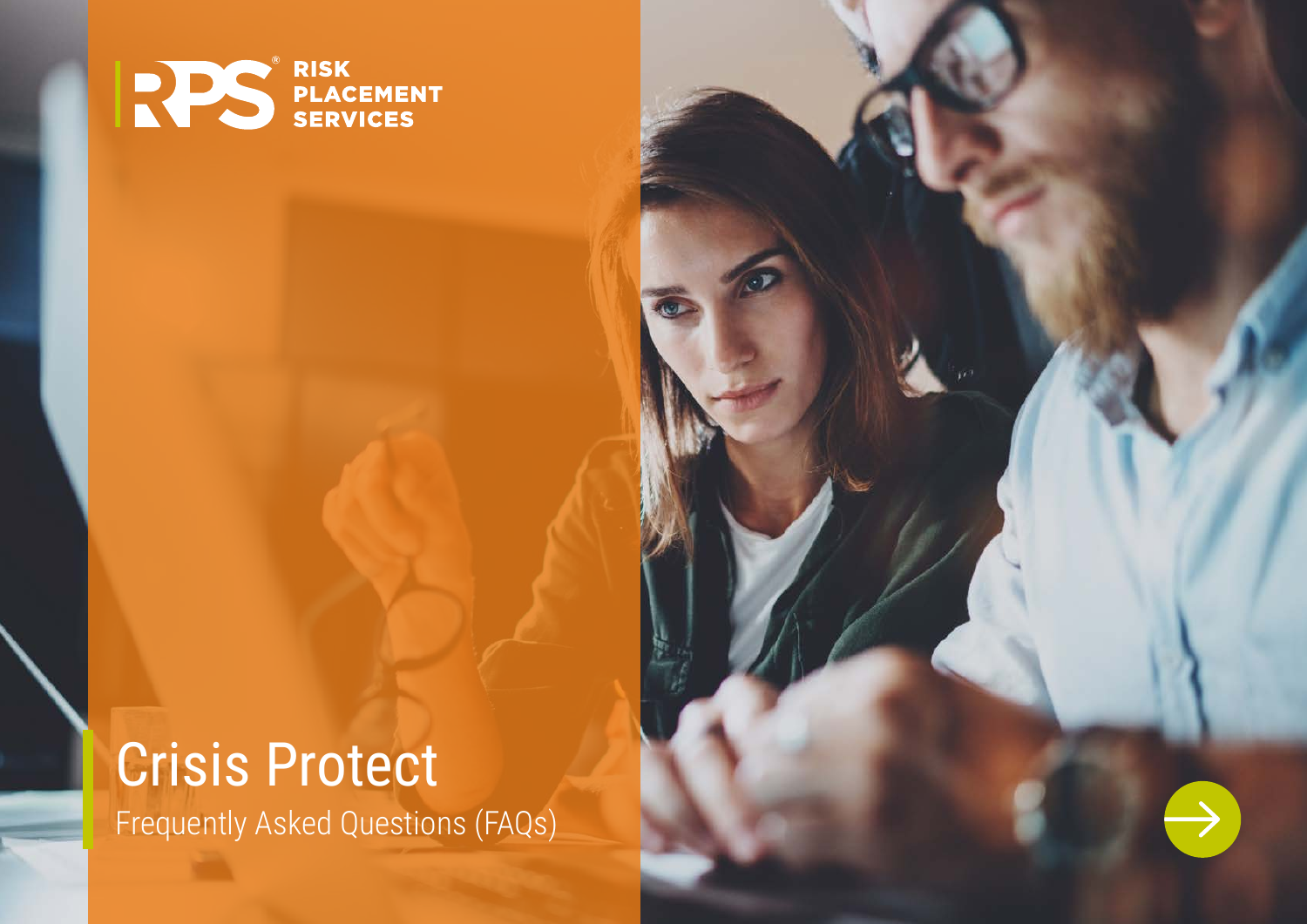## 1. What is RPS Crisis Protect

RPS Crisis Protect is a comprehensive crisis management solution for your business; combining indemnities for first party, third party and response with pre and post incident risk management services for a wide range of security events.

#### 2. What services are included?

RPS Crisis Protect is supported by a comprehensive crisis consultancy package that helps you build resilience and helps address duty of care. In the event of an incident, you will have the support of world leading crisis consultants that are made available by calling one number.

• [R3 Continuum](https://r3c.com/);

• [NYA](http://www.nyarisk.com/);

The solution supports you during the three phases of a crisis; Pre-Incident, During the Incident & Post-Incident.

## 3. Do small businesses need this coverage?

This product is designed with small businesses in mind. It enables access to crises response consultants for a wide range of crises without having to buy multiple other products at a much greater cost, for example terrorism insurance, product recall cover, kidnap and ransom cover.

# 4. How is this policy better than other options on the market?

There are no similar policies in the marketplace that offer indemnity and response coverage for as broad a range of insured events with as extensive a range of risk management services.

# 5. Isn't this already covered under most business insurance plans?

The short answer is "No." In order to obtain coverage for as broad a range of crises, many separate insurance policies would have to be purchased at a much higher cost to you.

# 6. What is the cost of not buying the coverage and self-insuring a crisis?

In the absence of this coverage, you may not know who to turn to in the event of a crisis or receive 24/7 access to crisis consultants and the policyholders financial loss may not be indemnified.

#### 7. Who is the insurance carrier?

Lloyd's of London and American International Group (AIG) UK Ltd.

## 8. Are taxes and fees included in the quoted premium?

No, applicable taxes and fees will be added at bind.

## 9. What is the claims-handling process?

Insureds have access to a 24-hour data hotline to report actual or even suspected incidents.

## 10. Can the Insurer cancel a policy?

The policy could only be cancelled by the Insurer if the Policyholder fails to pay the required premium.